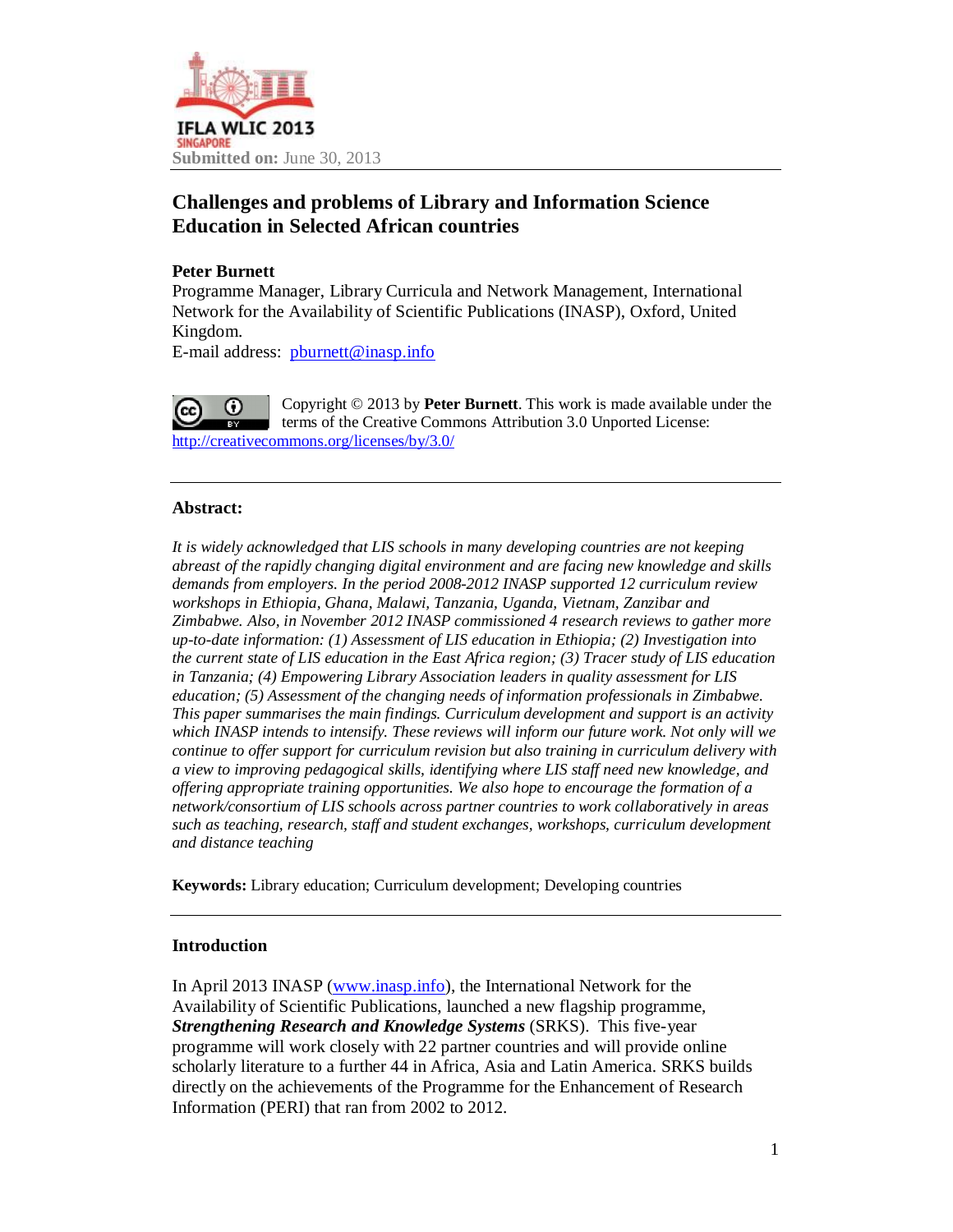The SRKS programme encompasses:

- Working with publishers to ensure researchers have affordable access to the latest scholarly literature in their discipline
- Supporting library consortia to negotiate successfully with publishers for the purchase of journals and books
- Working with library consortia and library and information science schools to train librarians in the management and effective use of digital resources
- Building the academic literacy and writing skills of researchers
- Helping developing country journals improve their publishing processes and get their content online and visible to the global scholarly community
- Promoting the widest possible availability of local research through Open Access
- Ensuring ICT staff can develop and manage university networks that allow easy access to digital resources

This paper considers the background leading to our decision to work more concertedly with Schools and Departments of Library and Information Science, and to support their endeavour to produce a cadre of technically competent graduate librarians able to respond to change and work in the rapidly evolving digital environment.

#### **Role of higher education**

*"Higher education institutions have responsibility for equipping individuals with the knowledge and skills required for key positions in government, business, industry and professions. They produce new knowledge through research and can transfer, adapt and disseminate knowledge as well as being important institutions of civil society."* 1

The development of tertiary education is generally a core component objective in many of the national strategic plans or visions developed by the governments of our developing country partners. Zambia's Vision 2030 plan<sup>2</sup> emphasises the importance of investing in people through education and training to ensure job creation and socioeconomic transformation.

The goals advanced in Namibia Vision 2030<sup>3</sup> include provision of full and appropriate education at all levels in order to leverage knowledge and technology for the benefit of the people. Similarly Rwanda Vision  $2020<sup>4</sup>$  recognises that in order to transform from a subsistence agriculture economy to a knowledge-based society, the secondary and tertiary education sectors need to expand in order to produce.an efficient and productive workforce.

 $\overline{a}$ <sup>1</sup> Universities UK, *Universities and development: global cooperation* <http://www.universitiesuk.ac.uk/Publications/Documents/UniversitiesAndDevelopment20101011.pdf>

<sup>2</sup> <http://unpan1.un.org/intradoc/groups/public/documents/cpsi/unpan040333.pdf>

<sup>&</sup>lt;sup>3</sup> <http://www.vision2030.go.ke/index.php/vision>

<sup>&</sup>lt;sup>4</sup> [http://www.gesci.org/assets/files/Rwanda\\_Vision\\_2020.pdf](http://www.gesci.org/assets/files/Rwanda_Vision_2020.pdf)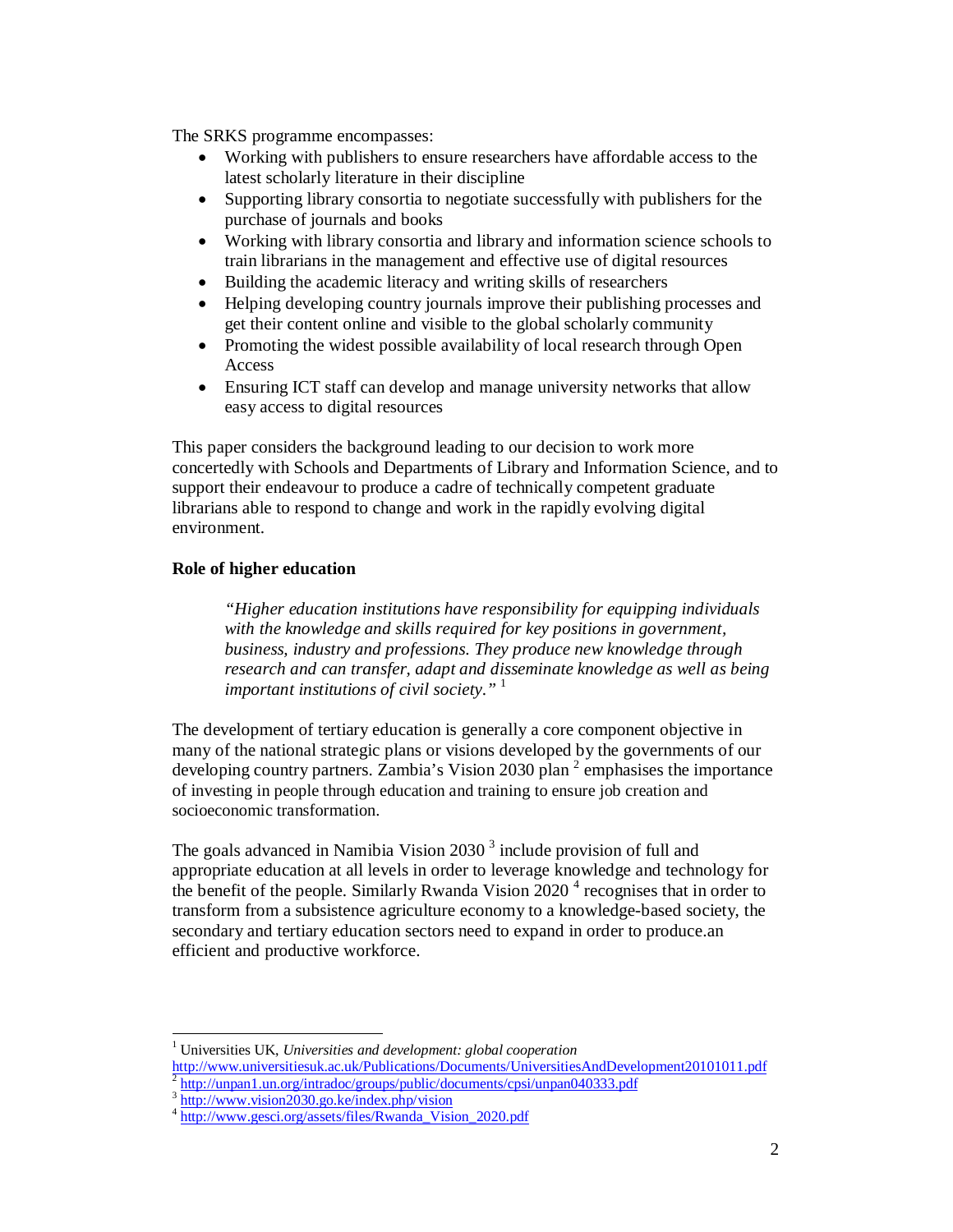Even in those Vision plans where education is not specifically mentioned there is an unstated assumption that the achievement of wider socio-economic and political goals is dependent on the ability of the citizens to access and use information.

#### **The Growth of Higher Education**

In the decade immediately following independence many of the former colonies enjoyed considerable success in the higher education sector. Unfortunately the 1980s and 1990s witnessed a slow decline partly due to the focus on primary education, but also insufficient funding and general under-investment. It is only since the beginning of this new century that the role of universities in building the knowledge economy has been recognised and universities are now slowly being rebuilt and institutions receiving more investment and support from both government and external funding agencies. At the same time the demand for access to higher education is growing rapidly.

In Kenya, for example, over the past five years, Kenyatta University has seen student numbers triple from 15,000 to around 45,000. Not surprisingly therefore the Kenyan government increased funding for higher education by 30% from July 2013. Having recently upgraded 15 former constituent colleges of universities into fully fledged universities, the extra funds are to be directed to these institutions allowing them to admit more students and offer degree programmes on their own. The hope is that these new universities will help admit an additional 10,000 students thereby easing the country's admissions crisis.<sup>5</sup>

In Ghana a new university is to be built in order to meet growing demand for higher education, bringing the number of public universities to 10. Also, 10 polytechnics are to be upgraded into technical universities.<sup>6</sup>

In Zambia the government unveiled plans in 2012 to construct seven new universities, to improve currently low levels of access to higher education.<sup>7</sup> Additionally Zambia's government is set to build a university in its Western province to be named King Lewanika University. Further, Copperbelt Secondary Teachers College has been turned into a university and is now called Mukuba University. In Chinsali in Muchinga province, Robert Makasa University is under construction, while Paul Mushindo University will be established at Lubwa in the same region.<sup>8</sup>

In Malawi the University of Malawi's strategic plan for 2012-2017 envisages increasing undergraduate student numbers from some 8,400 to 15,000, Masters enrolments from around 300 to 2,000 and PhD student numbers from 46 currently to 500 by 2017. Its capacity-building targets include constructing, within five years, four new auditoriums, 16 lecture theatres, seven laboratory complexes, four engineering

 $\overline{a}$ 

<sup>5</sup> World news, Africa ed. (16 March 2013)

<http://www.universityworldnews.com/article.php?story=20130314135924295>  $\sqrt[6]{\text{University World news}}$ , Africa ed. (16 March 2013)

<http://www.universityworldnews.com/article.php?story=20130315172914126>  $7$  University World news, Africa ed. (30 September 2012)

<http://www.universityworldnews.com/article.php?story=201209211312433> <sup>8</sup> University World news, Africa ed. (23 February 2013)

<http://www.universityworldnews.com/article.php?story=20130222161009519>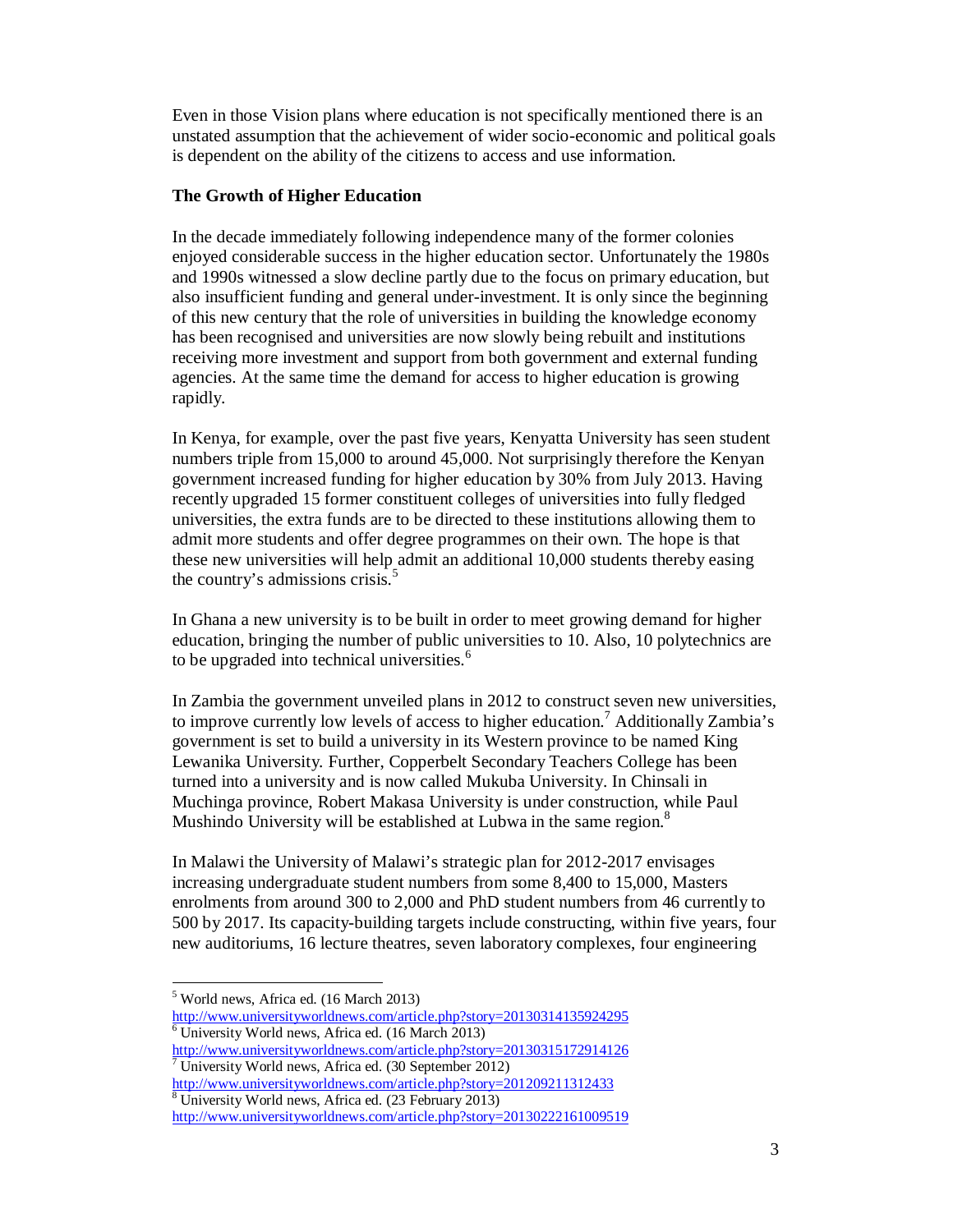labs, seven office and classroom complexes and four library extensions as well as new student accommodation, through public-private partnerships.

In Ethiopia the number of public universities in the country has grown from two to 34 over the past 12 years, and there are now seven private universities and 52 polytechnic colleges. Around 320,000 undergraduate students currently attend public universities, and this number is targeted to reach 467,445 by 2015 under Ethiopia's five-year Growth and Transformation Plan for 2011-15. There are now 15,445 postgraduate students at public universities, and this number is expected to double every year for at least the next three years.<sup>10</sup>

Given the large number of new and planned institutions, the growth of private universities in several of the countries, and the general massification of higher education, there is an imperative to constantly develop and improve the teaching and learning support offered through the library. Indeed, in the light of the rapid changes in communication technology and scholarly communication, the shift towards learnercentred teaching, technology-assisted learning, new demands and growing expectations of scholars and students to access information, the role of the library is assuming ever-greater importance. Librarians are expected to undertake new roles (digitisation, copyright), add value to existing services (manage electronic collections), integrate and develop new and transformative technologies (IR, LMS, ERM), be more proactive (user oriented). In this rapidly evolving environment a heavy responsibility lies with those institutions charged with producing the next generation of suitably qualified professionals.

## **LIS Education in selected countries**

Numerous studies have been conducted on different aspects of LIS education in East African countries.

 $Mammo<sup>11</sup>$  identified many skills that seem to be lacking (or not practised) by LIS professionals in Ethiopia: leadership, human resources management, evaluating and reporting skills, communication skills, professional ethics, marketing of library services, teaching skills. These are in addition to the more obvious IT related skills such as gateway and portal development, web authoring, database development.

In his assessment of the training of LIS professionals in Kenya Kavulya<sup>12</sup> noted that "current LIS programmes in the country do not address current job market requirements due to: inadequate teaching resources at LIS training; lack of adequate ICT content in the courses; inadequate length of courses; courses that are outright irrelevant to the job market, and inadequate industrial attachment for LIS students".

 $\ddot{\phantom{a}}$ 

 $<sup>9</sup>$  University World news, Africa ed. (11 Nov. 2012)</sup>

<http://www.universityworldnews.com/article.php?story=20121110132937640>  $\frac{10}{10}$  University World news, Africa ed. (16 Dec. 2012)

<http://www.universityworldnews.com/article.php?story=20121121172656320>

 $\overline{11}$  Mammo, W. Demise, renaissance or existence of LIS education in Ethiopia: curriculum, employers' expectations and professional dreams. *International Information & Library Review*, 39, 2007, 145-157 <sup>12</sup> Kavulya, J.M. Training of library and information science (LIS) professionals in Kenya. *Library*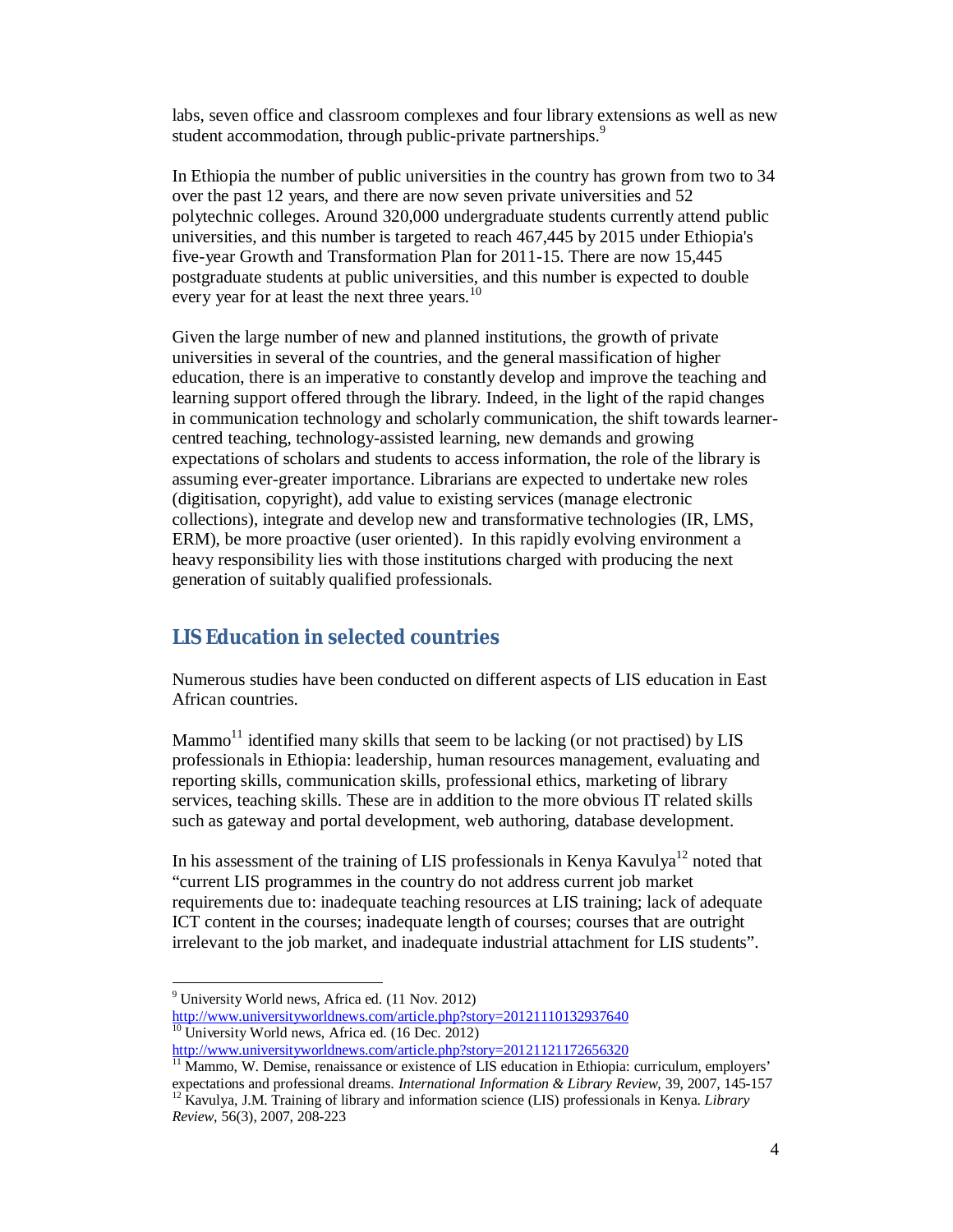He concluded that there is a need for LIS institutions "to review and redesign their courses in line with market requirements" and also that there is a need "for a system of accrediting LIS courses at the national level for purposes of quality assurance".

Okello-Obura and Kigongo-Bukenya<sup>13</sup> identified many challenges facing Ugandan LIS education, including:

- Most LIS schools are still inadequate in terms of standard and quality to meet the high intake due to the high demand for higher education
- Lack of adequate LIS educators. There are inadequate educators especially at postgraduate level and especially in the fields of records and archive studies, publishing studies, and IT related courses.
- Lack of appreciation by policy makers of the role libraries play in the development of the country
- Lack of standardisation of LIS programmes. This role is mandated in the constitution of the Uganda Library and Information Association (ULIA) but it is not happening.
- Poor technology infrastructure at LIS schools
- Continuing education for LIS school lecturers is problematic. They need to keep up-to-date but training courses are not always readily available and those that are available tend to be expensive.

Ocholla<sup>14</sup> discussed the history of collaboration between LIS schools. This has been largely been unsuccessful due to lack of commitment and leadership. Nevertheless opportunities for collaboration do exist but require new initiatives, commitment and leadership. Challenges facing LIS education include: knowledge of LIS job markets; development of technology infrastructures; allowing efficient access to and the continued development of education through short courses that provide new knowledge, skills and attitudes to LIS workers. He concluded by noting that there is a need to improve LIS websites as a means to increase visibility and easy access to information which would, in turn, be useful for collaborative activities.

Ocholla and Bothma<sup>15</sup> noted that LIS schools tend to receive much lower funding when compared to other disciplines in the applied and natural sciences, even though changes in the information environment necessitate resource support for their growth and sustainability. As in the article by Ocholla (above) the authors additionally proposed greater collaboration and partnerships between LIS schools in areas such as teaching, research, student and staff exchange, conferences and workshops, curriculum development, publications, research supervision and examination, and distance teaching/research. They also identified the need for the development of partnerships with industry/employers in curriculum development, research, publication and experiential learning. Insofar as curriculum development is concerned, the authors stated: "*Redesigned curricula obviously have very serious* 

 $\ddot{\phantom{a}}$ <sup>13</sup> Okello-Obura, C. & Kigongo-Bukenya, I.M.N. Library and information science education and training in Uganda: trends, challenges and the way forward. *Education Research International*, 2011

<sup>&</sup>lt;sup>14</sup> Ocholla, D.N. The current status and challenges of collaboration in library and information studies (LIS) education and training in Africa. *New Library World*, 109(9/10), 2008, 466-479

<sup>15</sup> Ocholla, D.N. & Bothma, T. Trends, challenges and opportunities for LIS education and training in Eastern and Southern Africa. *New Library World*, 108(1/2), 2007, 55-78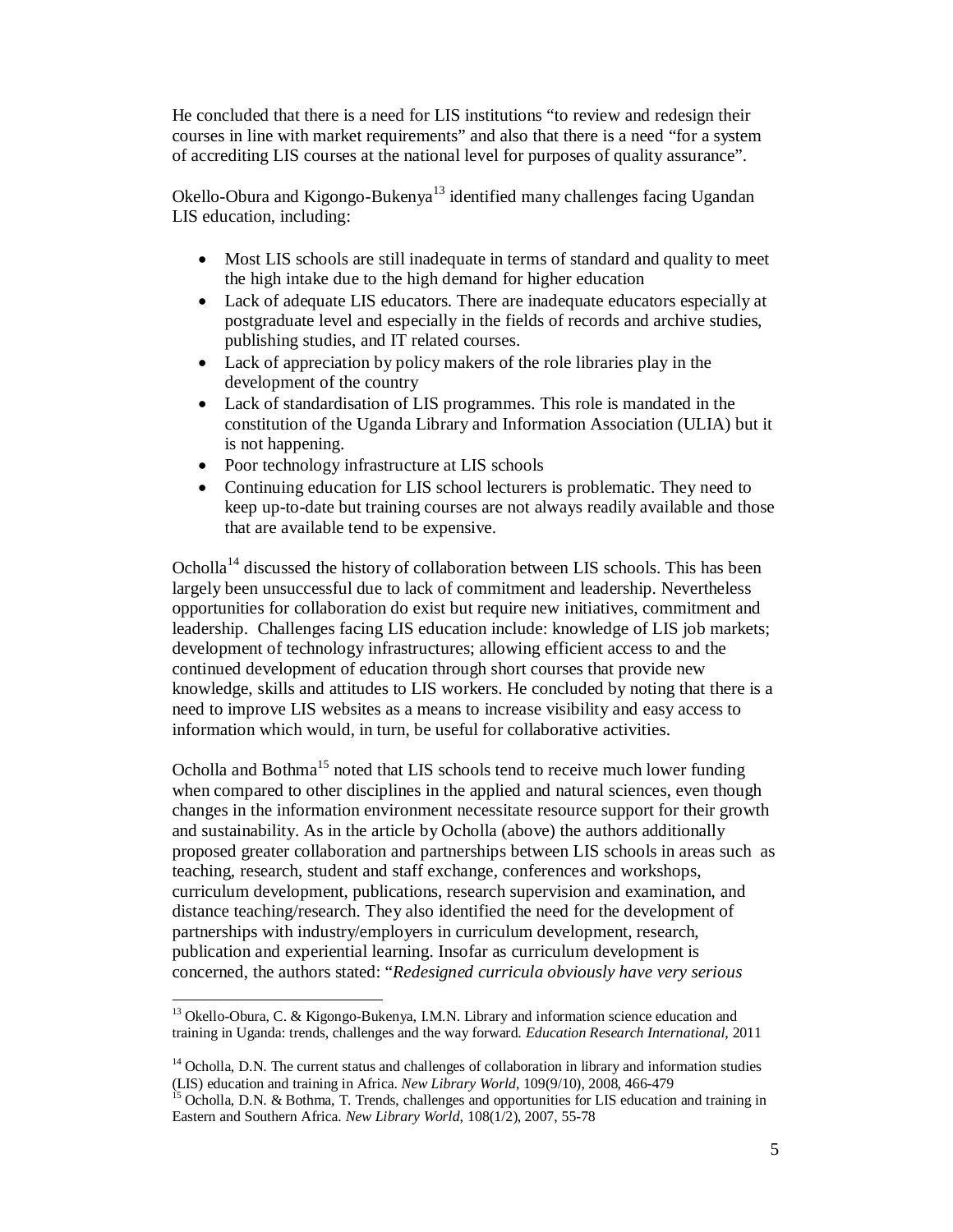*implications for faculty members in LIS department. Faculty members have to move away from their traditional comfort zones and ensure that they keep up-to-date with developments, thus enabling quality in teaching and research*". They continue: *"faculty members tend to take their own training very seriously, but this is unfortunately not necessarily always the case. Change management is, therefore, a serious issue and quality control is extremely important".*

Among the challenges in Kenya considered more recently by Amunga and Khayesi<sup>16</sup> were: a shortage of teaching staff in LIS schools and the resulting problems of hiring part-time staff from other institutions – travel of staff from main campus to Nairobi campus. Also lack of practical library experience and/or pedagogy by some lecturers; lack of computer labs in some institutions, no software applications for specific LIS practicals as labs are often shared; low funding. The authors recommended more frequent reviews of curricula to align it with changing needs and proposed a regional approach - "an annual convention on LIS education and training in the East African Community Region"

In personal email correspondence, Harry Akussah, [then] Head of Department of Information Studies, University of Ghana, Legon wrote: "*The major problem we are facing is capacity - enough lecturers on the ground to handle all the causes, particularly the IT related ones. This has left us with no choice but to rely on parttime lecturers. Unfortunately, ours is the only LIS institution in Ghana so we have very little to draw on in terms of collaboration of schools*" 17 .

Another colleague from Ghana, Nina Chachu, Head Librarian, Ashesi University College noted: "*I am concerned when students come on attachment … that they seem to have been taught in quite traditional ways [chalk and talk] and they have had little or no experience in using electronic resources. They have heard of social media but only in connection with Facebook, and its relevance seems to be purely personal, not professional*" 18 .

Also from Ghana, Helena Asamoah-Hassan wrote: "*A lot of the teachers were trained in the old traditional library skills - they manage to teach the theories in digital library skills because with their library professional experience they can read and impact modern developments in the field and pass it on to students in only theory. To impact practical lessons they need to go beyond just reading -they need to be convinced to actively participate in practical hands-on workshops that can help them to better train the generation of professionally qualified librarians that we require in*  our libraries"<sup>19</sup>.

And according to Mathews Phiri (2010): "*Malawi is experiencing a severe shortage of well-trained human resource beyond the graduate level to support learning and research including the management of libraries and documentation centres, and helping to build information capabilities. For instance, currently, there are only* 

 $\overline{a}$ 

<sup>&</sup>lt;sup>16</sup> Amunga, H. and Khayesi, M.K. Library and information science education in Kenya: an overview of potential and challenges. Paper presented at SCECSAL XX Conference, Nairobi, June 2012

 $17$  H. Akussah. Personal email correspondence  $2<sup>nd</sup>$  February 2102

 $18$  N. Chachu. Personal email correspondence  $15<sup>th</sup>$  February 2012

<sup>&</sup>lt;sup>19</sup> H.Asamoah-Hassan Personal email correspondence 14<sup>th</sup> February 2012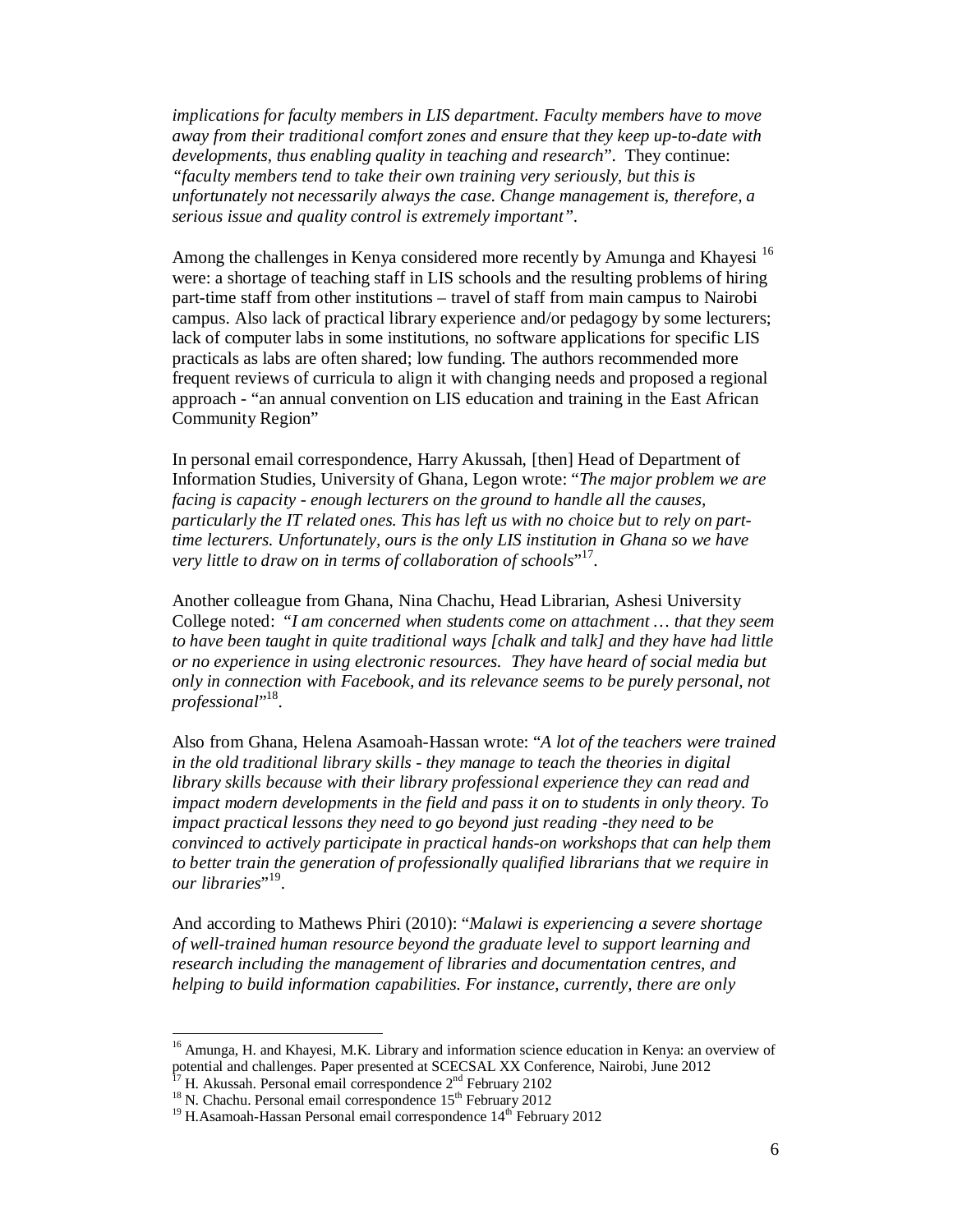*Seventeen (17) qualified postgraduate librarians, archivists, and documentalists all (combined) in Malawi*".<sup>20</sup>

#### **INASP curriculum development workshops**

The above review of the literature and discussions with librarians from our African partner countries confirmed that LIS curricula were not keeping up-to-date with the developments in the area of ICT and digital technology. Between 2008 and 2012 INASP had facilitated several workshops as a small component within its larger Library Development programme. It was partly as a result of the outcomes of these workshops that the decision was taken to expand the activity into a separate, discrete programme of activity within SRKS with its own budget and programme outputs.

Some of the issues encountered during the workshops included:

- The need to depend on materials already existing in the library, so that all students had access, and sadly, the library's collection in this area were sparse and outdated (Tanzania).
- Problems of updating staff skills and knowledge? (Tanzania)
- Capacity building; "*I have only one area of concern, but it is a fairly major one, relating to the capacity of the staff at EASLIS in the field of records management…. I feel that some key issues of capacity building remain and will need to be addressed if the new programme is to succeed*". (Uganda)
- The urgent need to launch a professional journal as a medium for academics to communicate their research findings for the increase of information and knowledge dissemination for teaching, learning and research processes of the profession (Ethiopia)
- The need for a nationwide study on the various types of libraries and information centres so as to ascertain the training needs of the country to serve in the various constituent types of libraries, which include archives, records management and museum. (Ethiopia)
- Many of the trained personnel are pegged at undergraduate training and currently very few proceed for postgraduate training. This is so, because there is no institution of higher learning in the country that offers postgraduate education and training in LIS. (Malawi)
- Records have collapsed. The former Chief Secretary to the government, Mr. Bright Msaka,in his letter dated 7th may 2012 addressed to all chief Executive officers of parastatal and subvented organisations as well as to the Registrar of the Supreme and High courts of Malawi bemoaned the state of poor records management in those institutions. This could be attributed to a lack of highly trained LIS and Records Managers in most of the institutions referred to; who can manage records and advise the government on policy issues in relation to records management. (Malawi)

Another recurrent theme that was mentioned both in discussion and in the workshops was the issue of pedagogical skills and the general failure to produce information literate critical thinkers and independent learners. $^{21}$ 

 $\overline{a}$  $^{20}$  M. Phiri Personal email correspondence  $19<sup>th</sup>$  January 2010

<sup>&</sup>lt;sup>21</sup> See also: Hepworth, M. & Duvigneau, S. Building research capacity: enabling critical thinking through information literacy in higher education in Africa. Institute of Development Studies, 2012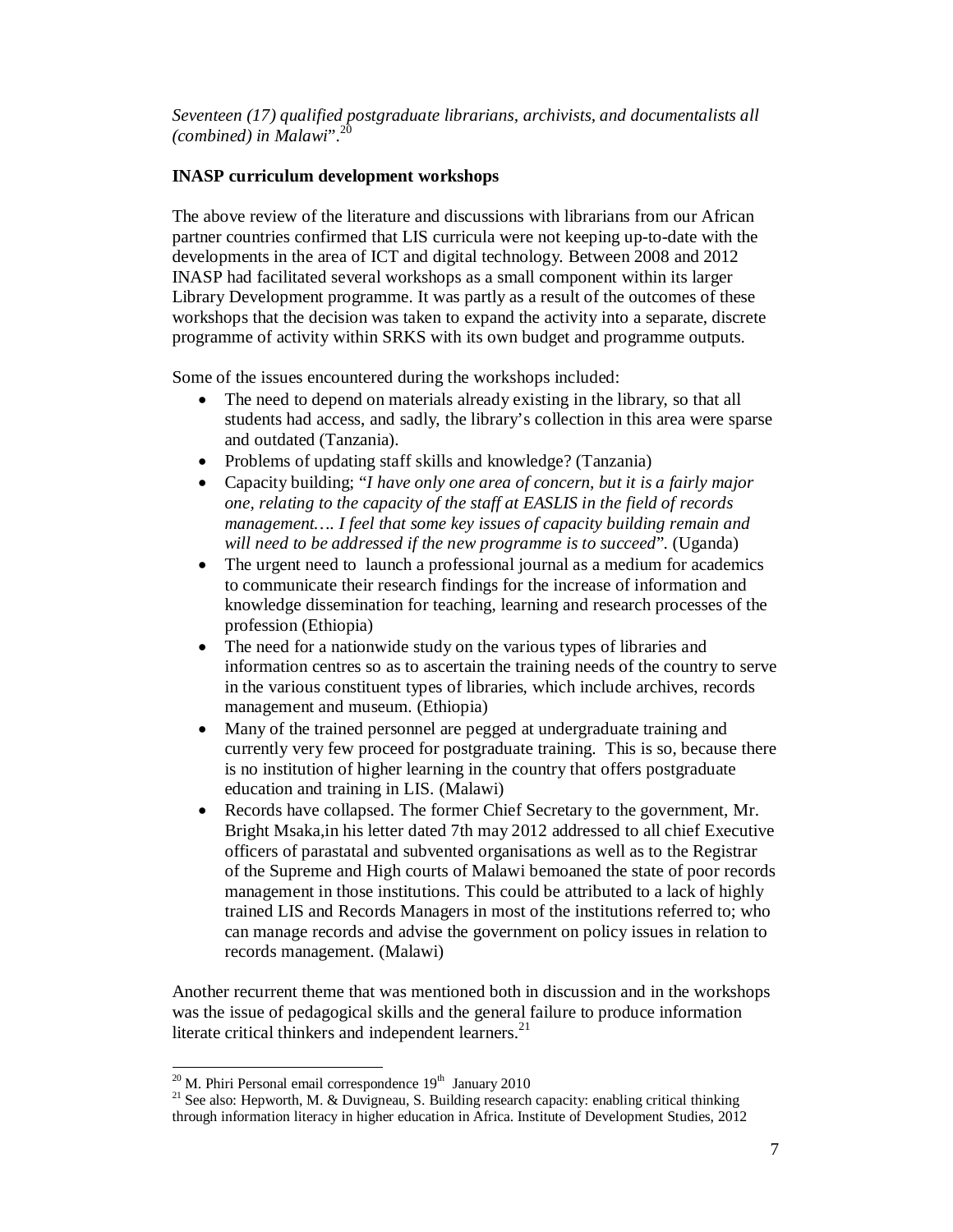## **Commission of reports**

In November 2012 INASP commissioned four pieces of research on the current state of LIS education in selected African countries, the goal of which was both to get an up-to-date picture of the state of LIS education and also to inform INASP's future work in this area. The four studies were:

(1) Assessment of Library & Information Science (LIS) education in Ethiopia

(2) Investigation into the current state of LIS education in the East Africa region

(3) Tracer study of LIS education in Tanzania

(4) Assessment of the changing needs of information professionals in Zimbabwe.

## **Ethiopia <sup>22</sup>**

 $\overline{a}$ 

This report was authored by staff from Addis Ababa University, Mekelle University and Alpha University College. The main objective was to explore existing market needs in LIS, examine existing LIS programmes in the country, ascertain how far these curricula meet identified needs, and propose a way forward.

The report identified a strong market need for LIS graduates as evidenced *inter alia* by: (a) plans to launch LIS programmes at several new institutions; (b) the number of advertised vacancies that are not filled; (c) current government initiatives (e.g. the Growth and Transformation Plan) which will generate a strong market demand for information professionals.

At the present time five Master's programmes are offered at three universities. The School of Information Science at AAU runs a MSc. in Information Science (MScIS) and recently launched an MSc. in Information Science with major in Library Science (MScISLS). The department of Information Science at Jimma University runs an MSc. in Electronic and Digital Resource Management (MScEDRM) and an MSc. in Information and Knowledge Management (MScIKM) in parallel. The department of Information Science of the Haramaya University recently opened an MSc. program in Information Science (MScIS).

Insofar as undergraduate education is concerned the Ministry of Education (MOE) designed in 2012 a National Modular Curriculum for undergraduate LIS education in Ethiopia as part of harmonization efforts. All LIS schools have been instructed to use the new curriculum and the MOE expects all schools to fully adopt this. So far the curriculum has been adopted by Haramaya and Gondar Universities. At the present time Mekelle and Jimma Universities still use their own curriculum. However all of the LIS schools had curriculum review plans in hand and all of the respondents agreed on the need for undergraduate harmonization.

Unfortunately the departments at both Jimma and Haramaya universities have a chronic staff shortage for their Master's programmes. Unless they work hard on their

<sup>22</sup> Teferra, S. *et al*. Assessment of library and information science education in Ethiopia: harmonization and shaping the curricula to changing needs. Unpublished report to INASP, March 2013)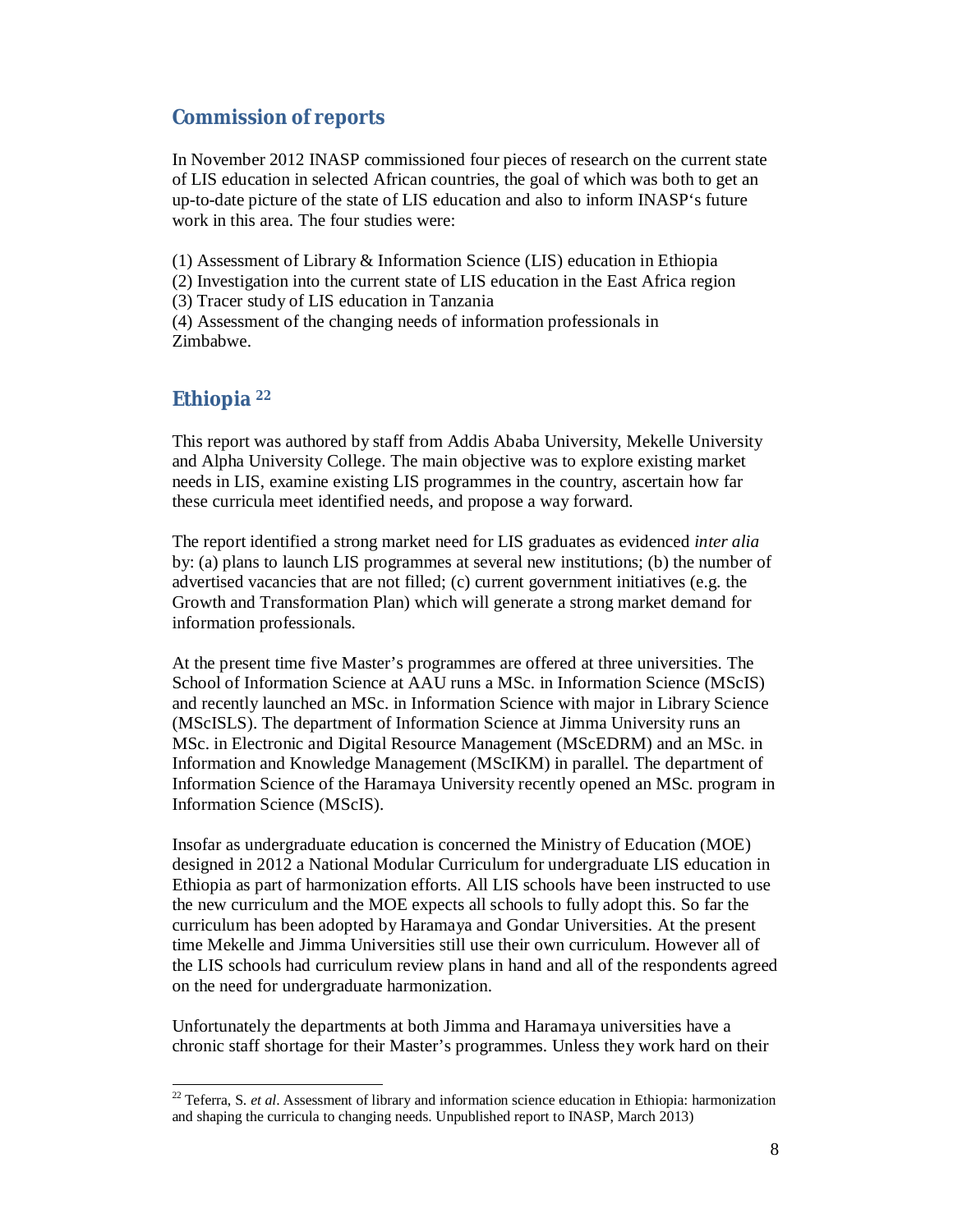staff development at the PhD level their Master's programmes will have a sustainability problem.

Although the report concluded that the curricula address the majority of the needs expressed, it also identified unmet needs, including:

- Strategic planning and leadership skills
- Customer interfacing relations
- Information literacy skills
- Communication and outreach skills
- Library 2.0 technologies
- Networking and outreach
- Copyright issues
- Licensing of E-resources and access management
- Project management
- Library space design
- Indigenous knowledge management
- Marketing of library and information resources and services
- Fund raising
- Content development and management
- Pedagogical skills
- Forging partnership and collaboration

Other non-curricula problems identified included:

- poor image of librarians and of the profession
- absence of well qualified professionals in the market
- migration of professionals to better paid jobs with higher prestige
- closure and termination of LIS programs, re-instatement and changing names of programs
- new roles transcending the traditional job market
- absence of well qualified teachers to teach in the already established LIS schools
- absence of a professional association that advocates for the profession and professionals

The report recommended:

- 1. There should be an exhaustive national need assessment for LIS education and the use of tracer studies as part of the curriculum review process should also be considered.
- 2. Existing curricula must be reviewed and updated following the national need assessment in order to respond to the identified market needs.
- 3. Even though harmonization of curricula is important, it must not be to the extent to make all LIS curricula uniform across Ethiopia. Rather, institutions of higher learning that are engaged in LIS education must be encouraged to inculcate some sort of specialisation in their curricula.
- 4. A LIS collaborative network at national and possibly at regional level must be established and strengthened in the light of addressing scarcity of human as well as other resources relevant for the commencement and sustainability of LIS programmes in Ethiopia.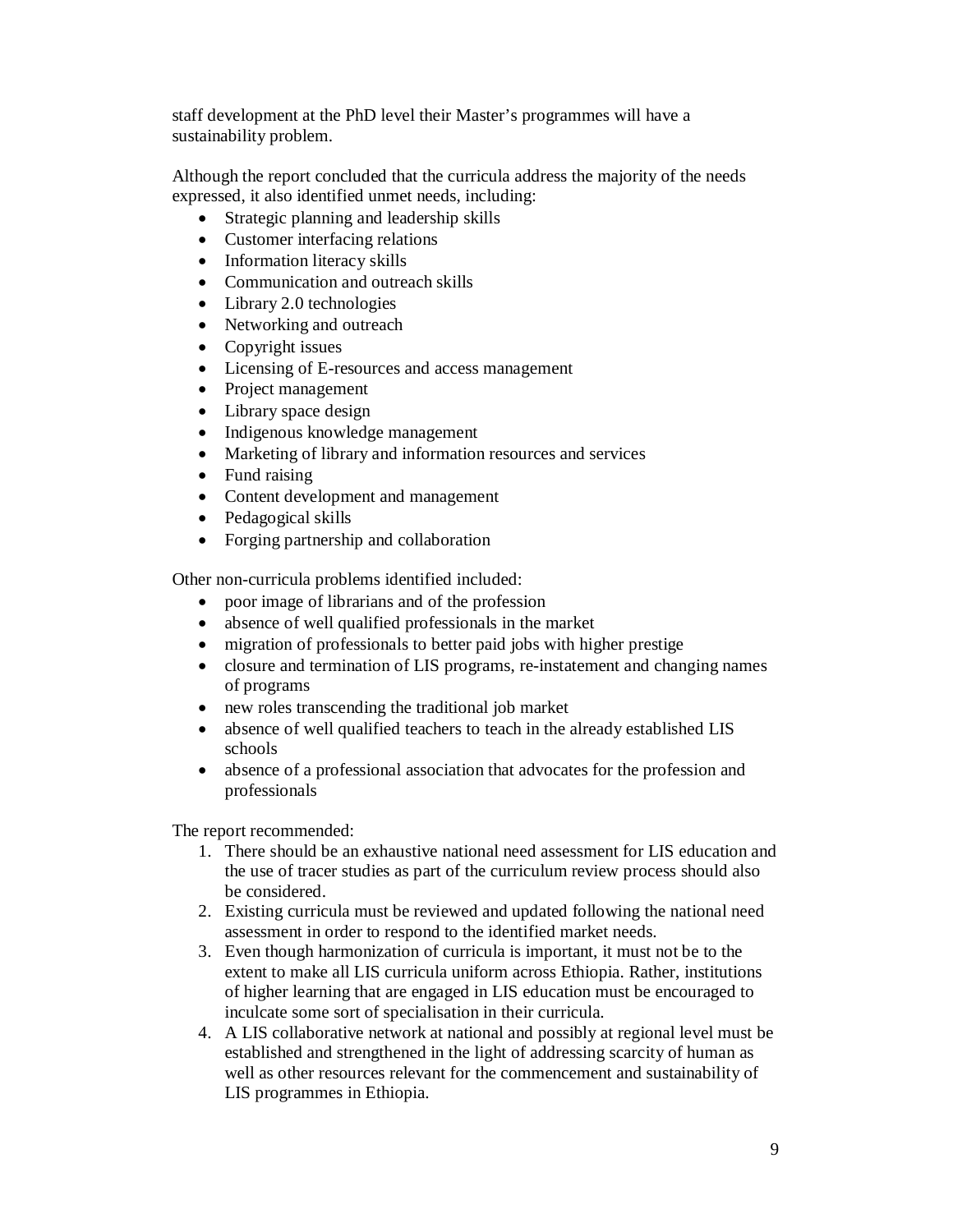In respect of this final recommendation the LIS schools in the country subsequently signed a Memorandum of Understanding to create CELISS (Consortium of Ethiopian Library and Information Science Schools), with the membership including Jimma, Addis Ababa, Mekelle, Haramaya and Gondar Universities together with St Mary's University College. It is envisaged that this collaborative network will help LIS schools to create opportunities that will support continuous professional development for teaching staff and will enable LIS Schools and communities to share experiences nationally and from LIS regional networks in Africa and beyond. INASP will be exploring ways in which this new development might be further nurtured.

### **KENYA/UGANDA <sup>23</sup>**

 $\overline{a}$ 

The study examined the nature of the LIS programmes offered in Kenya and Uganda, the market for information professionals and whether the programmes offered match with the demands of the industry.

The main question was whether the curriculum and delivery methods are in tandem with market needs and whether LIS graduates are adequately equipped to handle automated systems, and interrogate e-resources and electronic databases in addition to training users in their use.

Twelve LIS schools were covered in the study (six in Kenya and six in Uganda). Programmes offered by the schools varied, ranging between certificate and doctorate degree levels. Only one institution, Kenya Technical Teachers College (KTTC), exclusively offered a Diploma programme. Uganda Christian University (UCU) on the other hand offered a Bachelors programme only.

Unlike Ethiopia, great dissimilarity was observed regarding courses offered by different LIS schools. The Diploma awarding institutions in Kenya for example follow a curriculum developed by the Kenya Institute of Curriculum Development formerly the Kenya Institute of Education. This course is examinable by Kenya National Examination Council. The current curriculum was developed in 1997; a revised version is being developed which will offer courses that are more relevant to the market.

Institutions offering degree courses on the other hand had the flexibility to create and regularly revise their curriculum and are therefore in a better position, at least theoretically, to respond to market needs.

After discussing the changing information needs and how libraries are meeting these needs, and the changes in technical operations, the report described the level of satisfaction with LIS graduates (see Table 1 below). A rather mixed set of responses were received from employers, though "it is worth noting that none of the respondents described their level of satisfaction as very high".

<sup>23</sup> Kibandi, I.M. et al. *An investigation of the current state of Library & Information Science education in the East Africa region*. Unpublished report to INASP, March 2013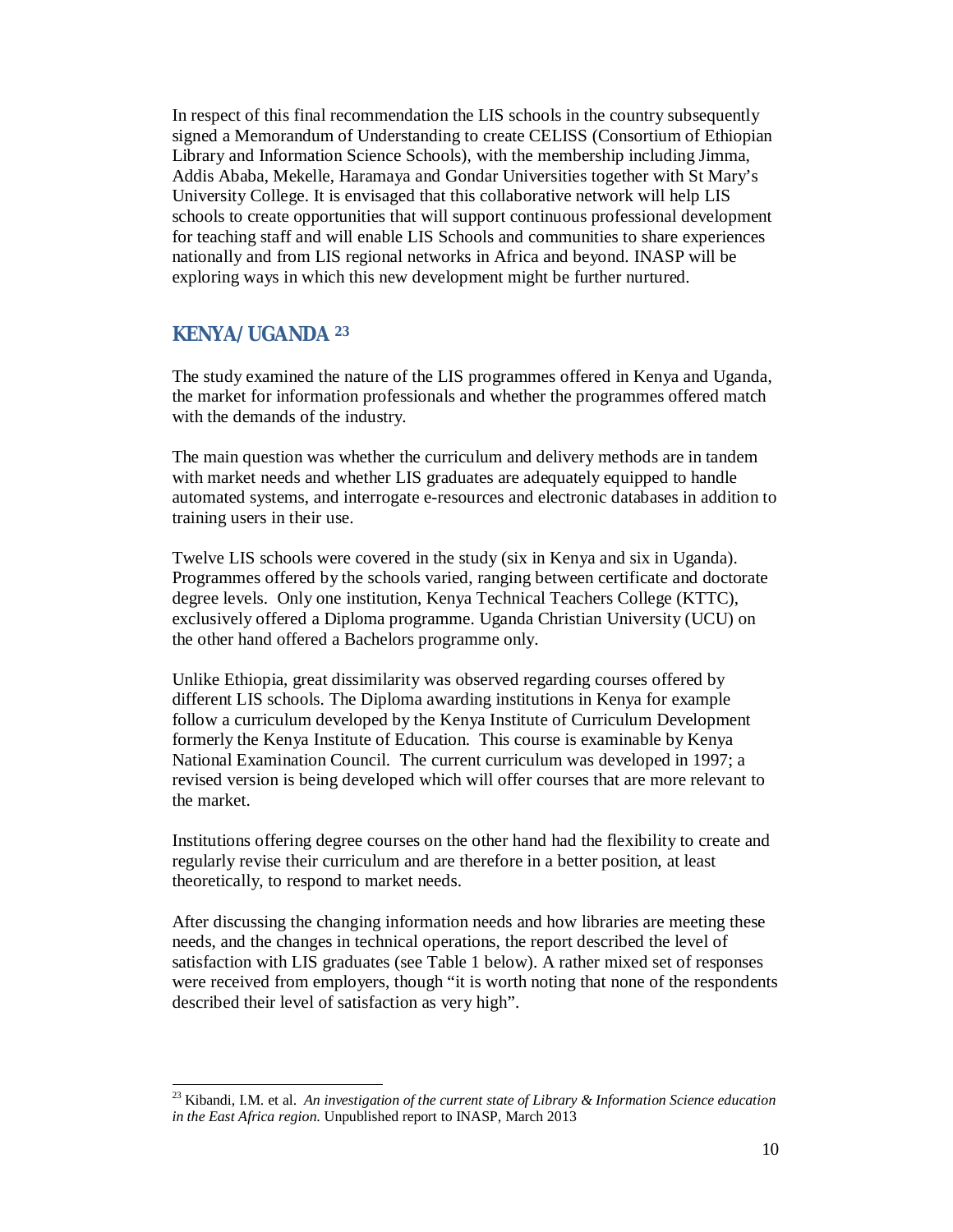| <b>Levels</b> | <b>Explanation</b>                                                                                                                                                                                                                                                                                                                                                                                                                                                                                                                                                                                                                                                                                                 |
|---------------|--------------------------------------------------------------------------------------------------------------------------------------------------------------------------------------------------------------------------------------------------------------------------------------------------------------------------------------------------------------------------------------------------------------------------------------------------------------------------------------------------------------------------------------------------------------------------------------------------------------------------------------------------------------------------------------------------------------------|
| High          | There is emphasis on ICT, leadership and management, records management<br>$\bullet$<br>and communication, marketing<br>In the way they (graduates) practice skills and how they advance in their<br>$\bullet$<br>careers<br>The graduate schools are doing well but more practical exposure may be<br>$\bullet$<br>required<br>Most young staff are efficient in use of technology<br>$\bullet$<br>They are well trained in all aspects of information management<br>$\bullet$<br>They are knowledgeable and competent in what they do                                                                                                                                                                            |
| Fairly high   | They should have better management skills through more industrial<br>$\bullet$<br>attachments<br>Most graduates lack skills in IT, information literacy, copyright of electronic<br>$\bullet$<br>resources<br>Some high, some low it depends on institution<br>$\bullet$<br>Most graduates have elementary computer knowledge, little search<br>$\bullet$<br>knowledge - some only want to work in cataloguing and classification and<br>not in circulation and shelving                                                                                                                                                                                                                                           |
| Low           | Lacking in job motivation, keenness in quality service delivery and<br>$\bullet$<br>willingness to learn new skills<br>Some are more interested in ICT related work and what equipment the<br>$\bullet$<br>employer can offer than in traditional practices and 'hands on' jobs such as<br>shelving<br>There is low enthusiasm in service delivery and poor attitude towards work<br>$\bullet$<br>While a few LIS schools produce high quality graduates with contemporary<br>$\bullet$<br>skills required for a present day librarian, quite a number of schools produce<br>graduates who come to the field with traditional librarianship training,<br>expecting to sit in a library and wait to circulate books |

**Table 1: Satisfaction of Employers with LIS Graduates**

Remarks by the graduates resonated in some respects with those of the employers. Most respondents for example felt they had acquired some skills that they were suited the current market situation. Some, however, noted that the curriculum had incorporated many repetitive courses; others noted that some courses had no relevance to the situation on the ground. Skills cited by the graduates as of key importance included customer care, public relations and selective dissemination of information. They also commented that the individual library environment dictated skill relevance.

From the LIS school perspective the greatest challenge was the provision of student attachment opportunities -- due to both student numbers and their unwillingness to undertake "hands on" activities such as shelving. In Uganda students were unable to undertake attachments far from Kampala due to logistical issues and the nonavailability of professional supervision.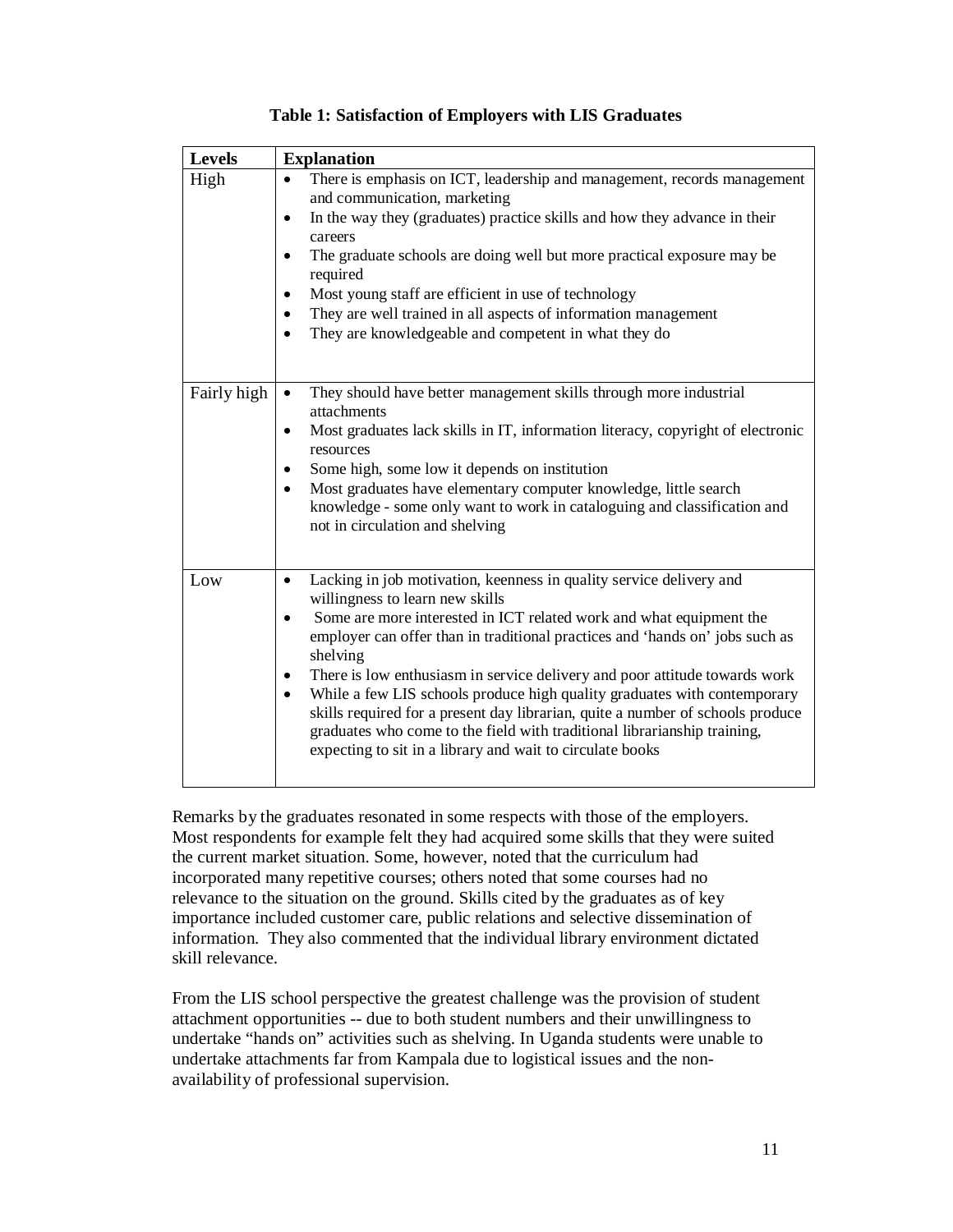Strategies for bridging the gap between LIS education and market needs, as suggested by the employers (through questionnaires, focus groups and at two consultative meetings following release of the preliminary findings, included:

- Stakeholders in the profession should be involved in developing the curriculum e.g. KNLS is mandated by law to advice government on library education and training needs in addition to carrying out research. (Laws of Kenya, Cap 225)
- The curriculum should be geared towards meeting local information needs for development and enhancing literacy.
- There is need to review the LIS curriculum at all levels and align it to the expectations of the job market and to produce graduates who can multitask
- The schools need to carry out market surveys to get an overview of what is needed; LIS schools need to compare notes with other international LIS schools to keep abreast of global trends
- Delivery methods should be more participatory, learner centred and practical with less use of the lecture method and rote learning
- As most LIS graduates work as subject librarians, LIS schools should consider producing graduates who would work as subject librarians. This would require the development of a Master's degree for holders of a Bachelor degree in other subject areas
- LIS schools should have partnerships and collaboration to facilitate resource sharing and student visits
- There is a need for thorough vetting of the competence and resources of institutions providing LIS training to avoid producing ill-equipped graduates
- Some courses should be conducted by practising librarians, while the lecturers should undertake practical attachment in libraries in order to update their skills and keep abreast with market trends.
- LIS schools find it a challenge to respond to the myriad market requests such as public relations, customer care, psychology, soft skills etc. and they struggle to find a balance between core courses and non-core courses
- Teacher centred pedagogy was a serious problem in Uganda owing to privatization of education. The many private universities and self-sponsored programs in public universities lead to high teacher student ratio and declining teaching standards. This negatively affect the quality and employability of graduates
- LIS graduates suffer from low esteem and tend to feel demeaned by other professionals; there is need for the library association to look for ways of raising the profile of the profession.

The overall conclusions of the report are unsurprisingly negative:

- There is little interaction between producer and consumer of LIS graduates
- In some cases, no connection between what is taught in class and what is done in practice
- Lack of job placement programmes and/or tracer studies implies that LIS schools are out of touch with the market
- Training required by employers includes computer studies, IT related skills, database searching and training, customer care and public relation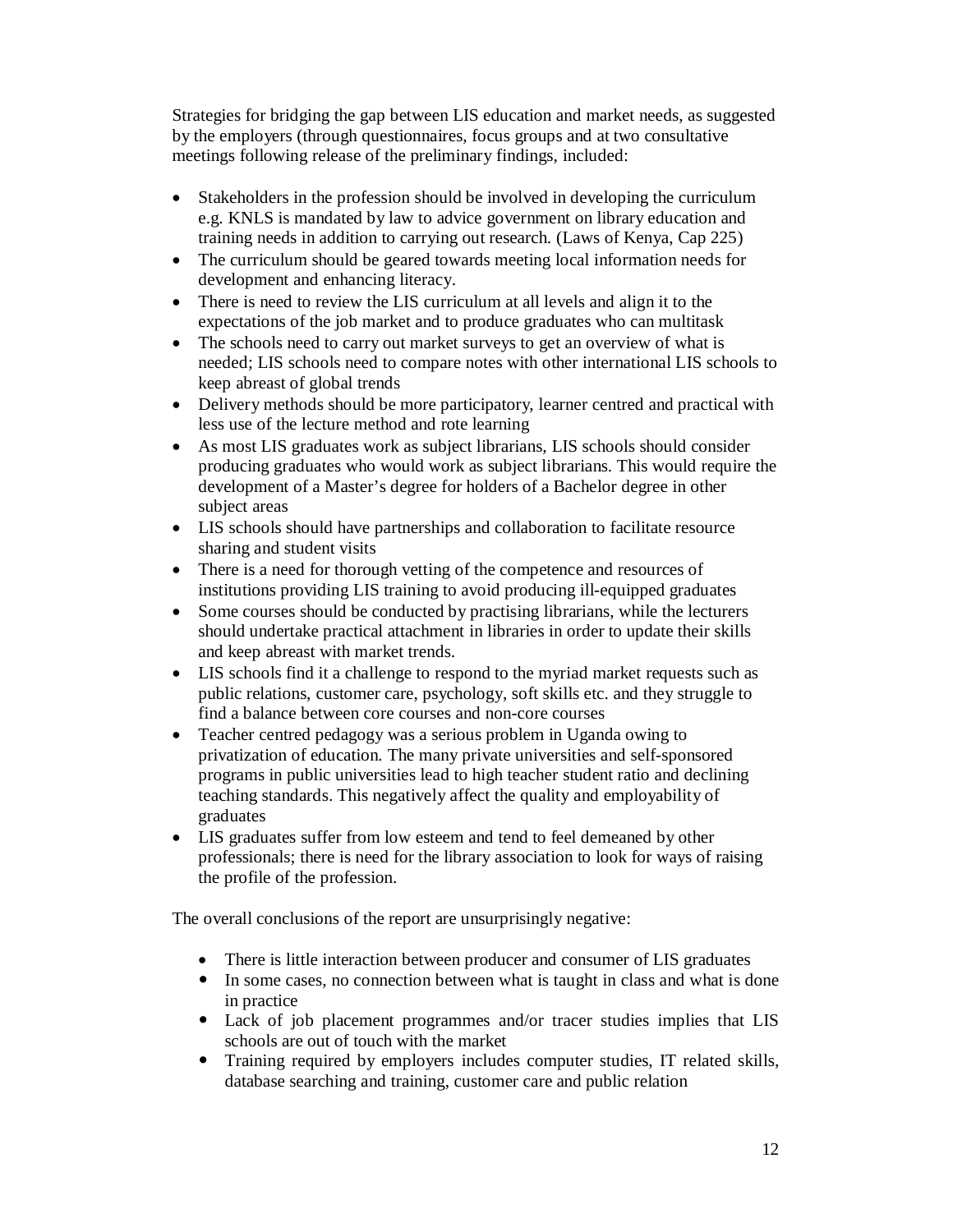- Although the schools claim to revise their curricula, from the employers and graduates, point of view the changes have not been comprehensive enough and at times have not involved the clients
- The library and information science market is very dynamic and the schools are not keeping up with the changes taking place

The recommendations are very clear:

- LIS schools should carry out tracer studies
- LIS schools, professional associations and employers in the region should work more closely
- Regular curriculum revision should be conducted by the schools as per the accreditation bodies' guidelines
- Commission for Higher Education (Kenya) and the National Commission for Higher Education (Uganda) should ensure the schools incorporate practitioners in curriculum development and reviews
- The professional associations should have a mandate in regulating LIS education and licensing of practitioners
- LIS lecturers and practitioners should be mandated to undertake continuous professional education

# **TANZANIA <sup>24</sup>**

The authors (from Ardhi University, University of Dar es Salaam and Sokoine National Agricultural University) assert that despite the efforts being made, the quality of library and information services provided in Tanzania is still poor and moreover, the performance of most LIS graduates employed in Tanzania is still questionable. This is the rationale for investigating how LIS education is provided in Tanzania..

This study aimed at assessing the relevance of LIS curricula to the job market; determining ways in which LIS curricula addressed the advancements in ICTs; investigating ways in which LIS training was conducted; assessing the efficiency of LIS graduates in the job market; and determining the library users' satisfaction. In addition, the study attempted to ascertain the strength and weakness of current LIS education in Tanzania and to make recommendations for improving the contribution of libraries to building an information society.

The need for LIS graduates in Tanzania is high and is expected to increase. To meet this challenge, several training institutions have introduced LIS programme to produce graduates in the job market. Among the training institutions with Certificate and/or Diploma LIS programmes are the School of Library, Archives and Documentation Studies (SLADS) Bagamoyo; the Moshi College of Cooperatives and Business Studies; the Jordan University College; the Ruaha University College; the Eckenford University of Tanga; the Tanzania Public Service College; Mzumbe University (recently introduced); and Sokoine University of Agriculture.

 $\overline{a}$ <sup>24</sup> Lukwale, S. et al. *Report on a tracer study of Library and Information Science (LIS) education in Tanzania*. Unpublished report to INASP, April 2013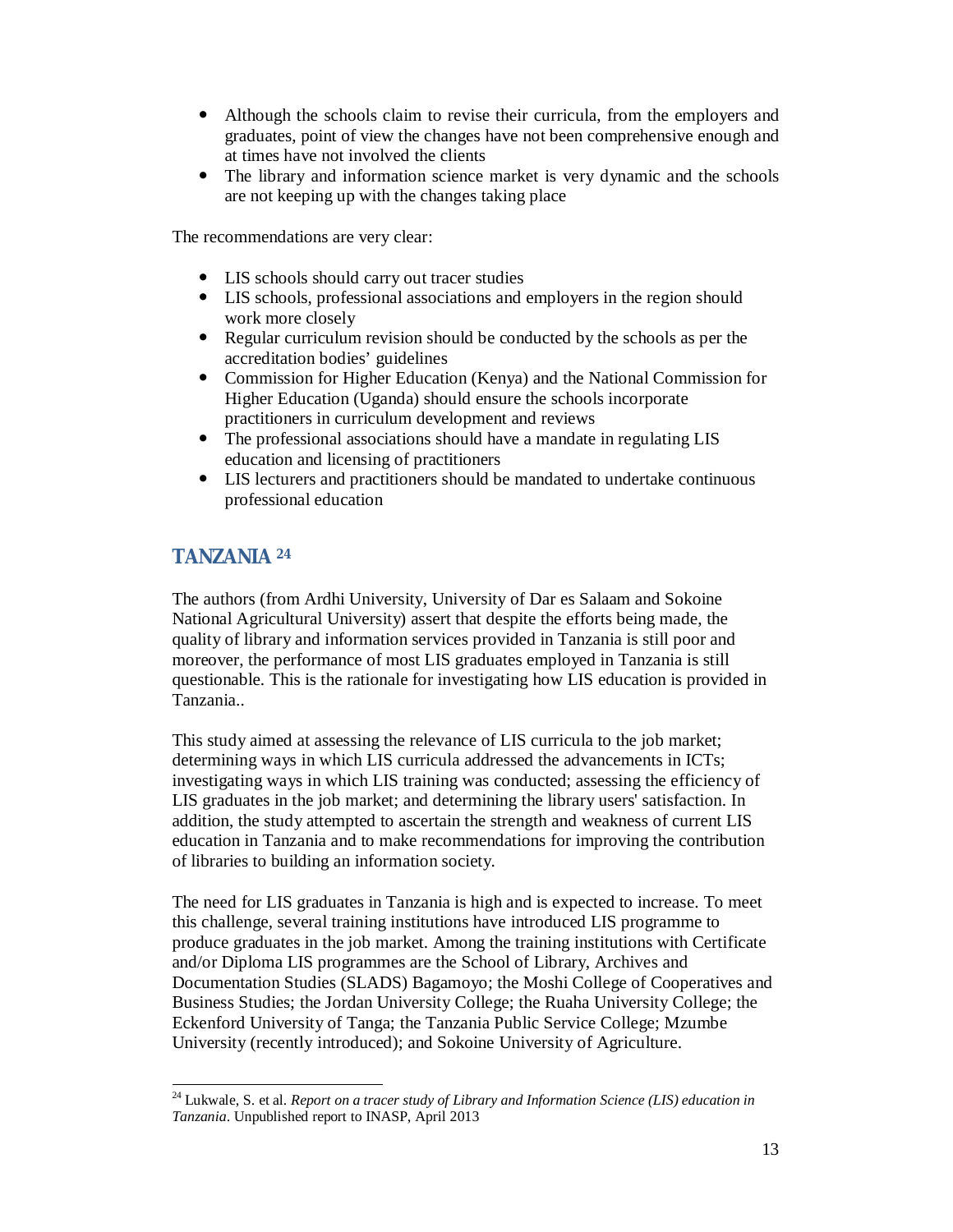Tumaini University Dar es Salaam College offers LIS and an Information Management programme at undergraduate level. Other Universities including Mzumbe University (MU) and the Open University of Tanzania (OUT) are about to introduce programmes at undergraduate level too. The University of Dar es Salaam through the College of Arts and Social Sciences offers LIS programmes at Master's and PhD levels.

The study involved a total of 180 respondents: 60 LIS students (both current and past), 60 lecturers (12 from each LIS training institution involved in the study) and 60 LIS employers from academic, government, NGOs and parastatal organisations.

The report offered numerous tables on age, gender, qualification level of educators, length of work experience of graduates, levels of specific graduate competencies, relevance of specific aspects of LIS education in job market, based on views of educators, employers and graduates.

We concentrate here essentially on the recommendations for the improvement of LIS education. Respondents were asked to recommend on areas of improvements for LIS teaching methodology. Results indicate that 34.2% of LIS graduates indicated that teaching methodologies for LIS education should be improved by 25% (to some degree); 23.6% proposed a 50% improvement (a large degree); 21.1% of respondents recommended a 75% (a very great degree) improvement and 2.6% indicated that there was a need for 100% (total overhaul) improvement on LIS education teaching methodology. On the other hand 18.4% of respondents indicated that there was no need for improvements on LIS education teaching methodology. .

Moreover, results show that 42.1% of LIS graduates recommended a 25% improvement on LIS education course content; 26.3% respondents proposed a 50% improvement; 13.2% of respondents proposed a 75% improvement of LIS education course contents. However 18.4% of respondents indicated that there was no need for improvement of LIS education course contents.

Interesting findings included:

- Many LIS educators have been in post for less than 5 years and had relatively little experience
- It takes more than one year for most of the graduates to find employment despite the lack of qualified personnel
- There were mixed views from employers, educators and graduates regarding the quality of LIS education, the strengths and weakness of LIS curricula and the way LIS education was provided but the overall view of LIS educators and graduates was that LIS education prepared graduates adequately in the job market. The quality of faculty members, teaching and research supervision was identified by both LIS educators and graduates as some of the major strengths of their LIS programmes
- However, LIS educators identified areas that needed improvements, including emphasis on different IT related components, research methodology, customer care, information ethics and workplace practical training. LIS graduates noted that areas that needed improvement in the provision LIS education included teaching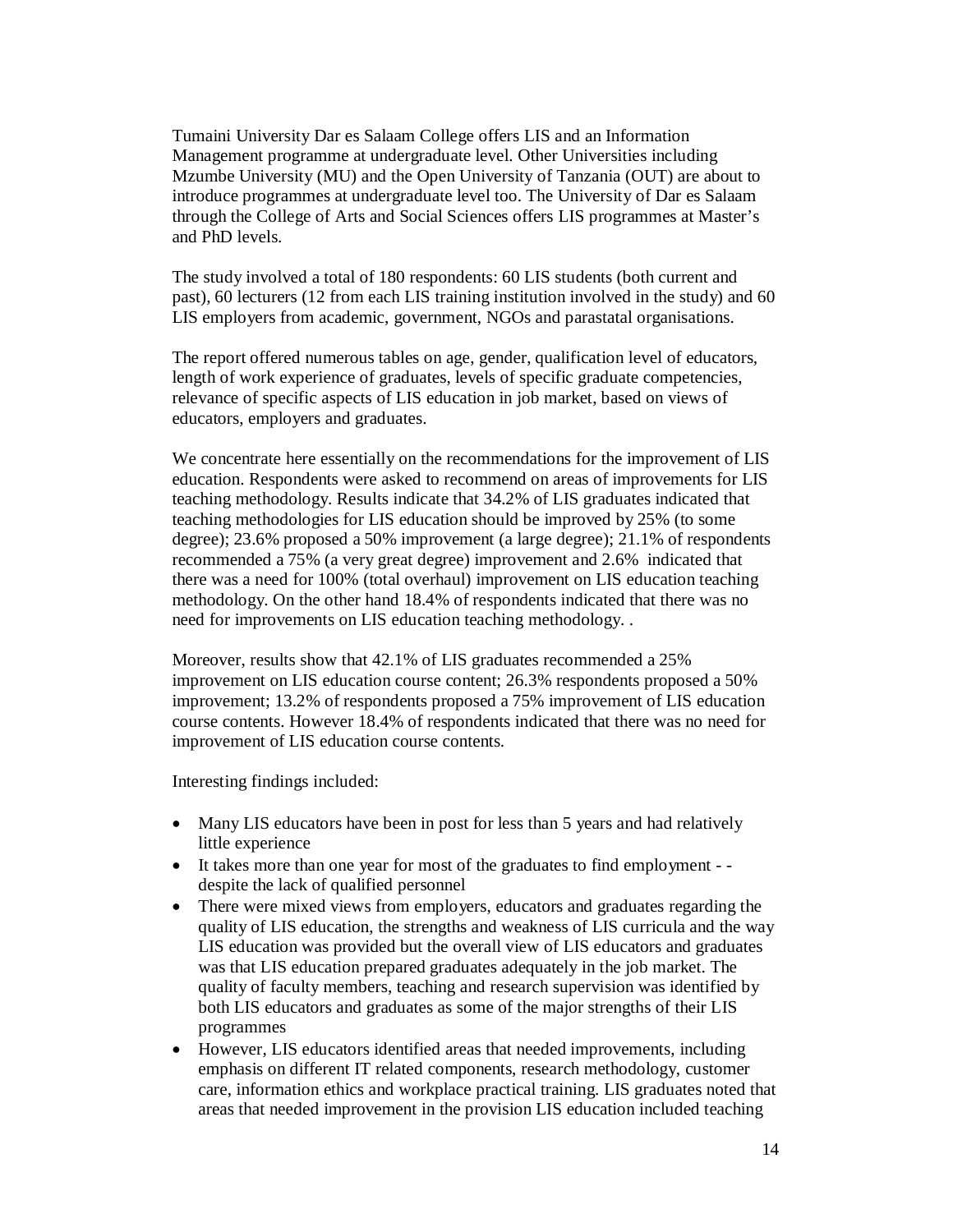and learning environment, course content, field work, classroom practical works and teaching methodologies. One of the implications of these findings is that existing curriculum of Library and Information Science offered by various LIS institutions in the country has to be reoriented to reflect the changes that are experienced in the profession.

• The survey also attempted to assess the competence of LIS graduates in the job market from the employers' perspective. Generally LIS graduates demonstrated a high level of competence in management skills, technical knowledge, communication skills, working in a changing environment and in a team work. But the findings also identified areas that required improvement in terms of competencies, including individual creativity at work, ability to work under pressure and IT skills. LIS graduates also identified inadequate training opportunities and heavy workload as some of the challenges experienced in the work environment.

Based on the findings of the study this study has the following recommendations:

- **Review of existing curriculum.** It is recommended that there is a need to reorient Library and information Science Education to reflect global changes and evolving market demands.
- **Establishing links and collaborations between LIS schools and industry.** There is a need to introduce and maintain interaction and collaboration between LIS employers and LIS professionals particularly the educators to create dialogue among stakeholders
- **Introduction and strengthening of students field work and internship.** Fieldwork training to be introduced for LIS students so as to impart practical experience and give them opportunity to practise what they learn in classes.

## **ZIMBABWE <sup>25</sup>**

This study sought to answer the following question: What are the changing needs of information professionals that may inform curriculum development in Library Schools in Zimbabwe?

The study also sought to answer the following sub-questions:

- What are the perceptions of information professionals of LIS curricula?
- What strategies are information professionals using to adapt to their changing needs?

The research focussed on practising information professionals rather than library educators. All the respondents, regardless of length of service, reported changes in roles and responsibilities, driven mainly by the changing expectations of users, the new ICT landscape, electronic resources and staff shortages. These changed roles were not necessarily reflected in formal job descriptions.

 $\overline{a}$ <sup>25</sup> Chikonzo, A. *An assessment of the changing needs of information professionals in Zimbabwe*. Unpublished report to INASP, April 2013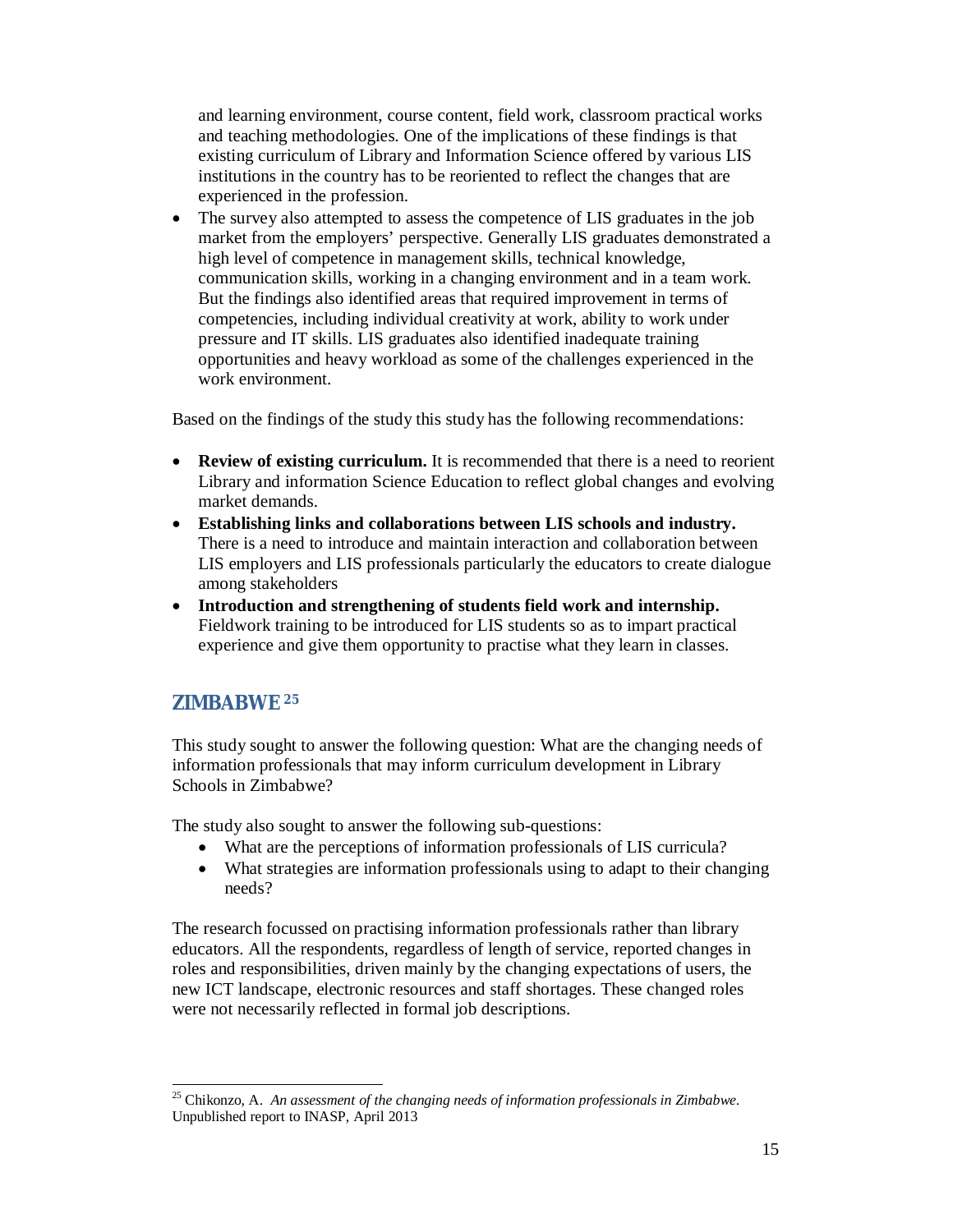Although respondents believed that the LIS curricula give information professionals a sound basis to be able to work, many of them considered the curricula inadequate for them to fulfil their roles and responsibilities as expected. The most glaring gap that was prevalent in almost every response was that of inconsistencies and imbalances that existed between theory and practice. Most interviewees pointed to the fact that the curricula were mostly theoretical with limited application in industry.

The general perception of the curricula was that they were outdated, having too many gaps and not applicable in industry. To this end the respondents suggested a number of courses that they felt were needed to bridge the knowledge and skills gap:

- Project management
- Information Literacy
- Public relations
- Serials management / Purchasing and supply
- Digital libraries / Virtual research environments
- Open Access
- Programming /software development
- Metadata indexing / Resource Description and Access
- Special needs librarianship
- Advanced Human Resources Management
- Subject librarianship
- Reference management
- Semantic Web

The suggestion of courses such as project management, public relations and purchasing and supply show the multi-disciplinary nature of Library and Information Science. It implies that those who are involved in the development of LIS curricula should look beyond the conventional and seek ways of integrating aspects from other disciplines in order for them to produce professionals who are adequately prepared to deliver in their work environments.

Most of the suggested courses centred on ICTs and their application. These gaps were mainly attributed to automation, changes in user needs and expectations, increasing use of electronic resources as well as use digital applications in the creation, storage and dissemination of information.

The proliferation of the use of ICTs in libraries has led to a demand in the associated skills. These skill sets were highlighted in both the training needs and the new courses suggested for LIS curricula. From the responses drawn from the interviews, it is apparent that they need skills and courses that are in tandem with the digital era we are living in.

The suggestion of the introduction of courses such as programming, virtual research environments and software development is a testament to the influence that ICTs have had on information professionals in Zimbabwe.

Change is inevitable as noted by the study, therefore there is a need for continuous knowledge and skill upgrading for information professionals in Zimbabwe for them remain relevant in the digital era as well as keep up with global trends. This can be